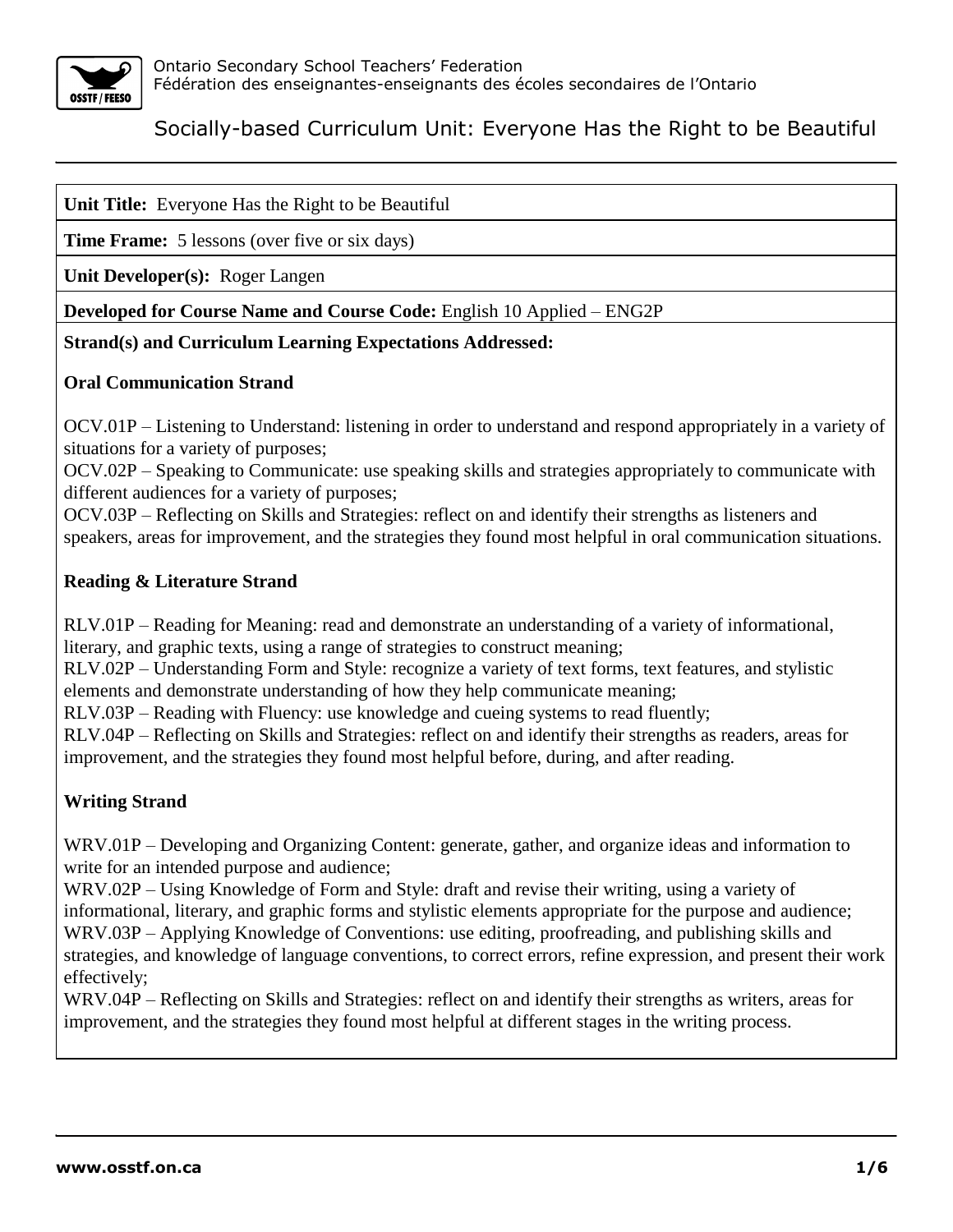

# **Desired Results**

## **Unit Description:**

This unit is best used as a completer unit for the short story. It uses a simple story, "The Woman Everyone Liked", to illustrate sophisticated learning around the traditional short story elements of setting, character, plot, and theme. Elements of style, as in storytelling technique, tone, narrative voice, pathos, symbolism, are also transparent. But the story is principally engaging as a heartfelt challenge to ideas of beauty and love, as these might be limited by prejudices in favour of culture, money or age.

### **Enduring Understandings / Learning:**

Students will learn that beauty, while "real," is complex, subject to the pressures of many forces: culture, family, false appearances, wealth, personal desire, self-esteem. They will learn that their own individual perspective counts but that others have something to say as well, including the aged. They will see that appearances are deceiving, that thought gives some advantage to feeling, and that beauty is deep. They will also learn that the stories of "others" are beautiful, precisely because they add value to their own.

## **Assessment Tasks**

#### **Performance Tasks and Other Evidence That Will Demonstrate the Knowledge and Skills Acquired**:

The teacher will continuously observe the in-class engagement of students with the unit concept and materials, as evidenced, for example, by animation of discussion and task assiduity. Specific task achievements include:

- 1) Completion of the Beauty Quiz at the beginning of Lesson 1.
- 2) Group work questions in Lesson 2, different for each group, reviewing short story elements as applicable to the story.
- 3) Group work questions and activities in Lesson 4, different for each group, related to the story's themes; including assignment of a short written response task for follow-up in final lesson.
- 4) Presentations of group results, with attendant interaction.
- 5) Assignment of culminating activity extended writing response to elucidate learning.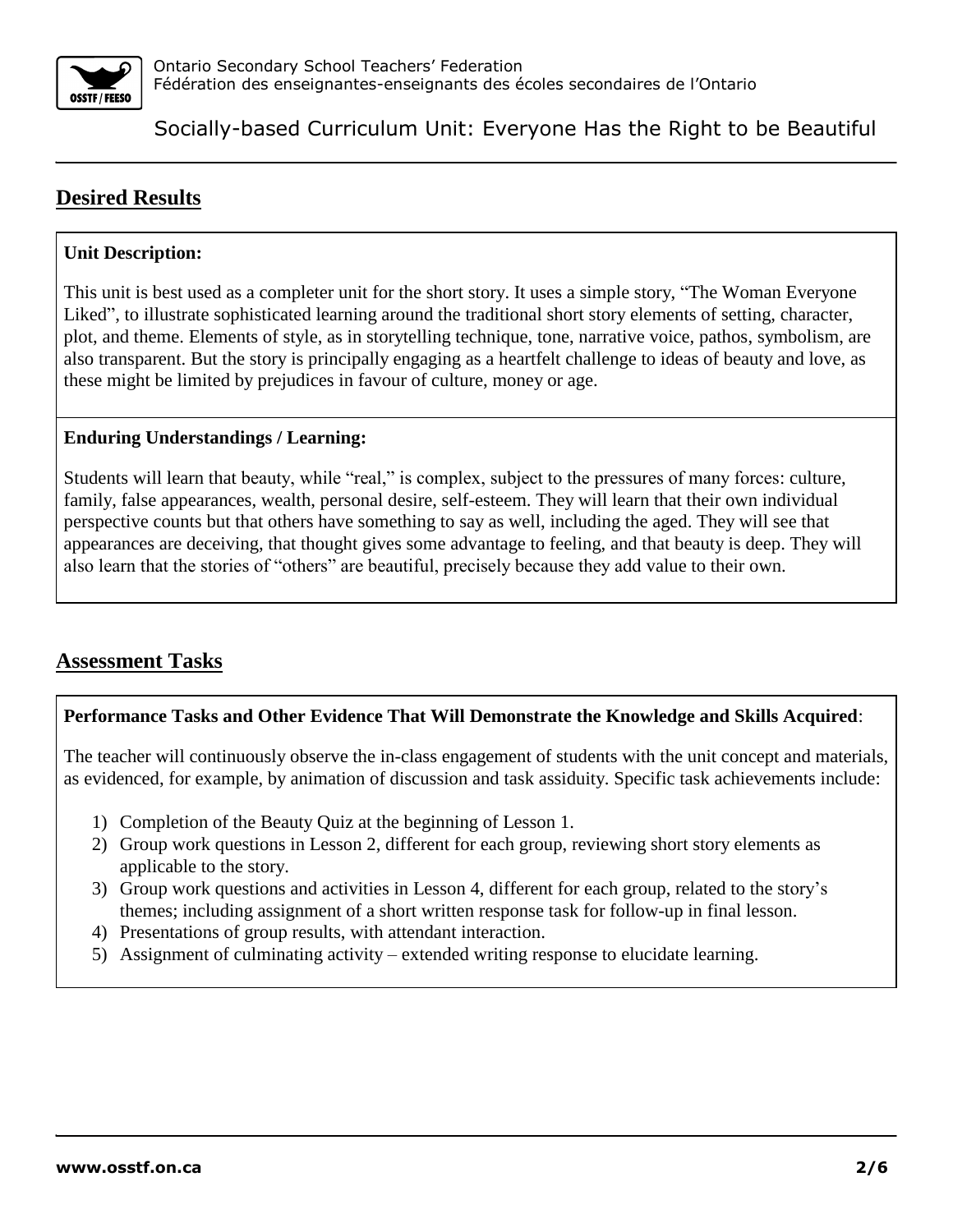

#### **Assessment Criteria:**

These include:

- 1) Evidence of engagement with tasks, including informal observation by teacher
- 2) Timely completion of tasks
- 3) Conformity of group work answers with previous learning
- 4) Quality of presentation of group and written or other work
- 5) Quality of content of written or other work
- 6) Comparative evaluation based on rubrics for composition and writing

## **Unit Planning Notes**

#### **Prior Learning Necessary**:

It is advantageous if students have already had instruction and practice in identifying the basic elements of a short story, as setting, plot, character, theme, including the idea of a surprise ending. This will permit focus on a greater development of the story's interesting themes and also on its unique structure and style. Previous contact with literature showing themes of society, change, courage, wisdom, or love would be beneficial.

#### **Preparation Notes:**

The student's own short story notes from previous work should be sufficient. The teacher may insert other preparation for this unit as appropriate. Otherwise, the unit is self-generating.

## **Learning Plan**

#### **Lesson 1**

- 1. Warm up the topic for this unit using the board prompt, "Beauty is only skin deep." See Teacher's Notes – Appendix A.
- 2. Administer the Beauty Quiz Appendix B-1. Prior to collecting, solicit answers given for selected questions. Although none is right or wrong, the tally will yield a "Skin Deep" score for each student. Collect the quiz.
- 3. Hand out the short story vocabulary sheet Appendix C. Review only the culture-specific words as a preparation for the story's "exotic" island setting. The list of standard English words can be referenced by the students as the story is being read.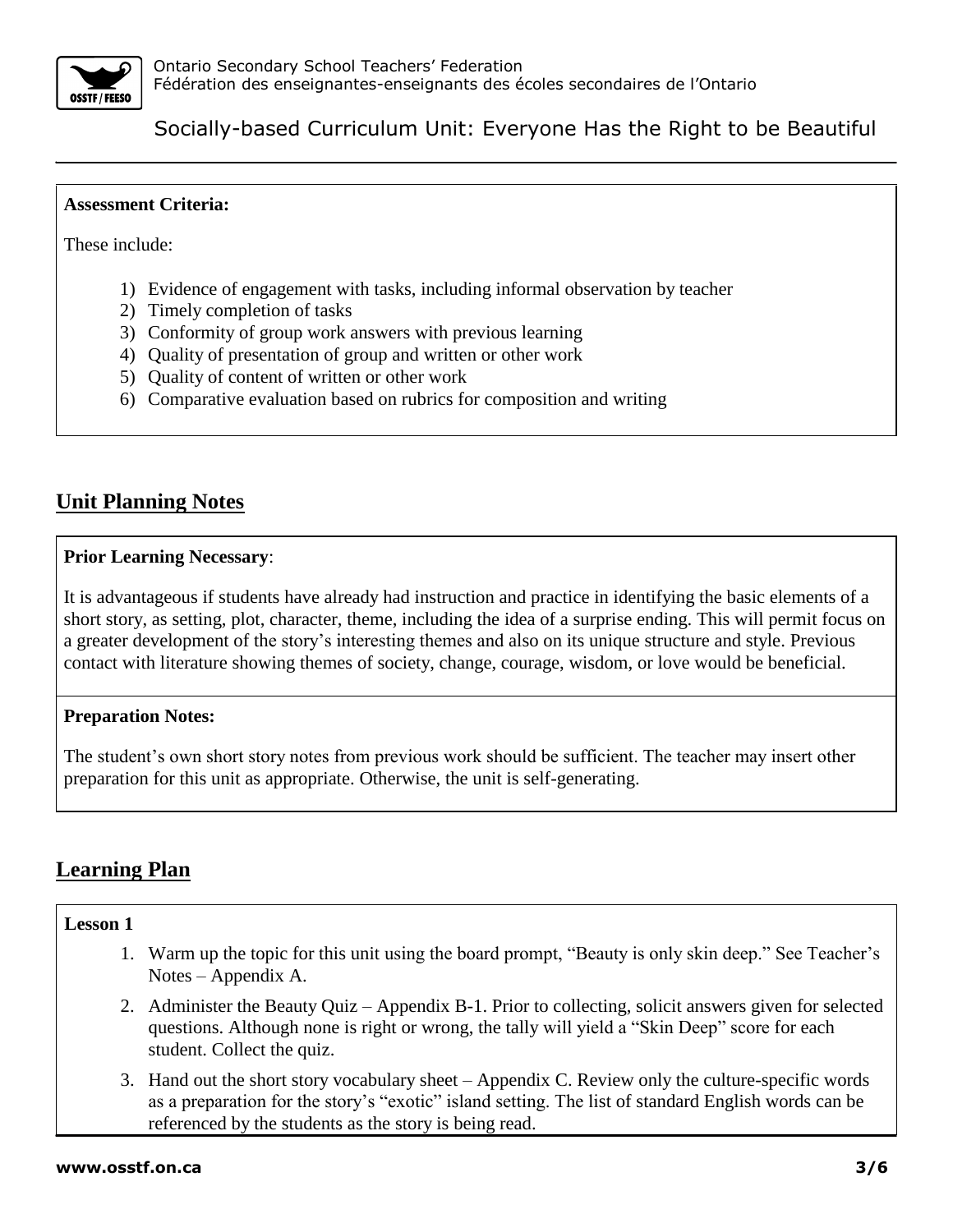

- 4. Read the story, "The Woman Everyone Liked" Appendix D. It is important that the story is read out loud by a single "storyteller." That should be you, the teacher.
- 5. In whatever time remains, allow discussion. You might prompt students by asking them to consider how the outer or shell story is related to the inner or core story. Do not provide answers. Listen and guide.
- 6. Advise that the quiz will be returned the next lesson and the results discussed.

### **Lesson 2**

- 1. Warm up the class by showing in the board prompt the classroom's Skin-Deep score based on the results from the quiz. See Teacher's Notes – Appendix A.
- 2. Return the quiz. Ask one or two students to volunteer how they answered on selected items. Explain the scoring (given in Appendix B-2). Note: The scoring is non-judgmental.
- 3. Introduce Group Task 1. Students will work in groups of four or five on hand-outs specific to each group. See Appendix E. The purpose of the hand-outs is to allow previous learning to be matched to the unit story and to prepare for the learning in Lessons 3-5.
- 4. Actively facilitate the group task (to complete their individual group report sheet on setting, plot, character, narration, or theme). The groups should be pre-established to mix skills, learning styles, cultural background (if relevant to your class), and gender. The task provides for roles: secretary, reporter, artist, etc. *The artist will need to keep a take-home copy of the group report sheet.*
- 5. Allow time at the end to hear some of the results in a whole-class setting. Try to provide a key or hints to some of the thematic learning to come.
- 6. Collect the group report sheet for each group for review and return the following lesson.

## **Lesson 3**

- 1. Warm up the class by showing in the board prompt the different names the groups chose for "Sarud's story." Allow brief discussion as a bridge to the group reports. Return the group report sheets.
- 2. Ask each Group Reporter to present their results. Report in the order: setting, plot, character, narration (voice and style), and theme. Each reporter should identify the roles of each group member; then read the brief definition of their topic and the question prompt before each answer. Other group members may support and interact with the reporter.
- 3. Facilitate the reports with a view to flexible time allowance (3-10 minutes). Probe lightly for stronger or more interesting answers where necessary but generally support the work of the group.
- 4. Collect the official group report sheet. This is the one the artist prepared. Give the artist an opportunity to explain his or her conception. All report sheets will be copied for use by the rest of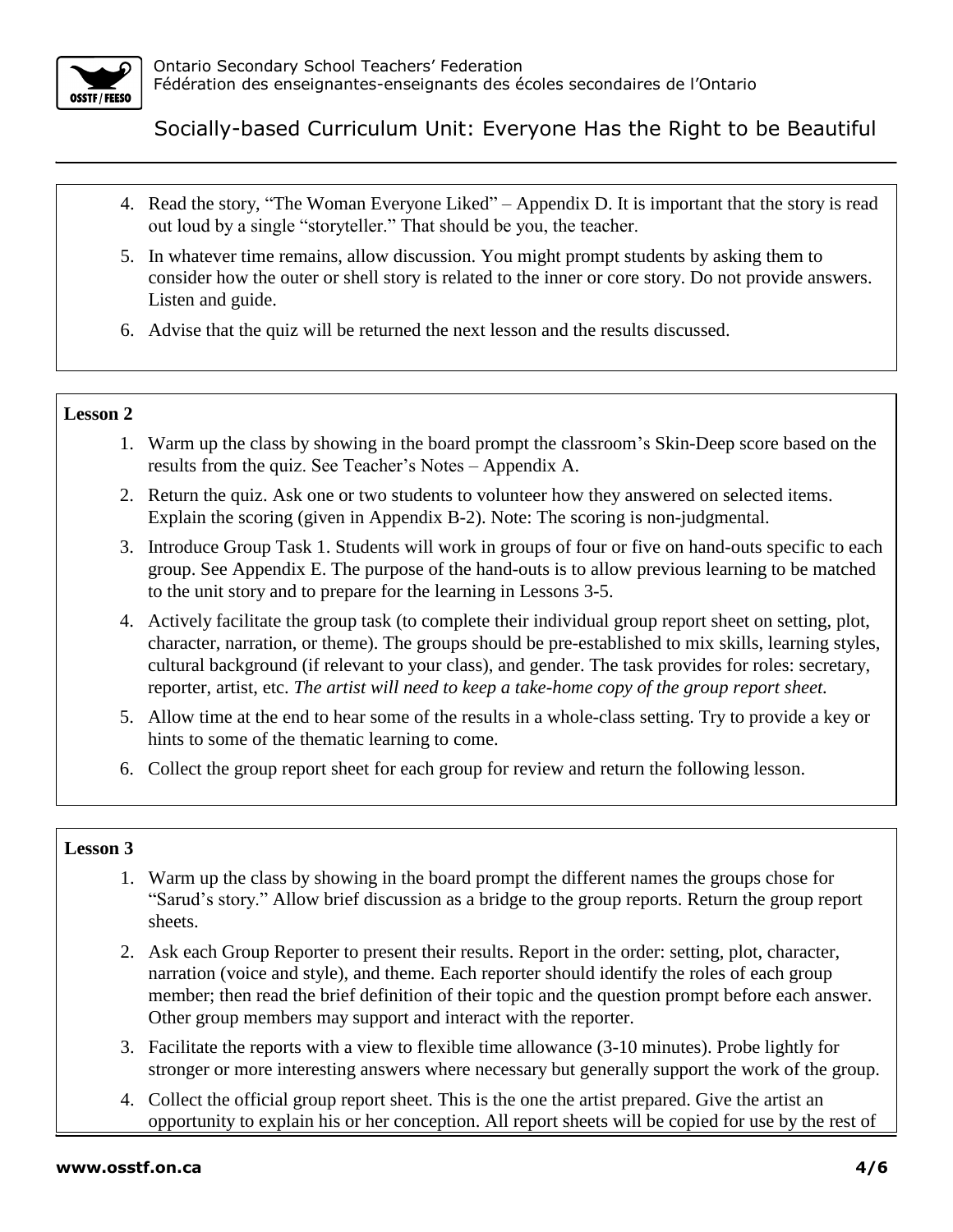

the class at Lesson 5. The artist's copies will be posted.

5. Only if there is time (e.g., 20 minutes): Introduce Group Task 2. Students will once again work in groups of four or five on hand-outs specific to each group. See Appendix F.

#### **Lesson 4**

- 1. Warm up the class for Group Task 2 by showing in the board prompt the key words: class, race, gender, age, and ability. Probe lightly for responses to these words as they might relate to the story.
- 2. Hand out the poem sheet by Alys Skel. See Appendix G. Ask to which of the five topic ideas the first poem relates.
- 3. Introduce (or continue) Group Task 2. See Appendix F. The purpose of the hand-outs is to bridge learning in the story to the more generalized and sophisticated themes of class, race, gender, etc. Emphasize for Question 4 that the key word is "guess."
- 4. Actively facilitate the group task (to complete their group report sheet). The groups can be the same as before or re-mixed. Note that the role of "actor/character" in Group Task 1 has been replaced by a "critic" in Group Task 2. The critic has an oral role in the group at Question 5.
- 5. There will likely be ample time to hear some of the results before the end of the class. Probe the different groups for some of their responses. Be alert for interesting or interconnected themes.
- 6. Collect the group report sheet from the secretary (in exchange for a fresh original to complete the individual written response question). The artist will hand in his or her drawing next class.
- 7. If there is time, students can begin the written response question, due next class.

#### **Lesson 5**

- 1. Warm up the class for Lesson 5 by showing in the board prompt the False statement in each group's Question 4. Give the right answer for each. Return the group report sheets.
- 2. Ask each Group Reporter to present their results. Report in the order: class, race, gender, age, and ability. Each reporter should identify the roles of each group member; then read the brief definition of their topic and the question prompt before each answer up to Question 4. Other group members may support and interact with the reporter.
- 3. Facilitate the report for Question 4 by asking for one or two of the True statements the group thought were False. For Question 5, ask the group critic to identify the criticism and arguments he/she made. Ask the group artist to explain the drawing he/she made. If there is time, ask for volunteers from each group to say what they chose to write about for Question 6.
- 4. Collect the artist's drawings. Collect the answers to Question 6.